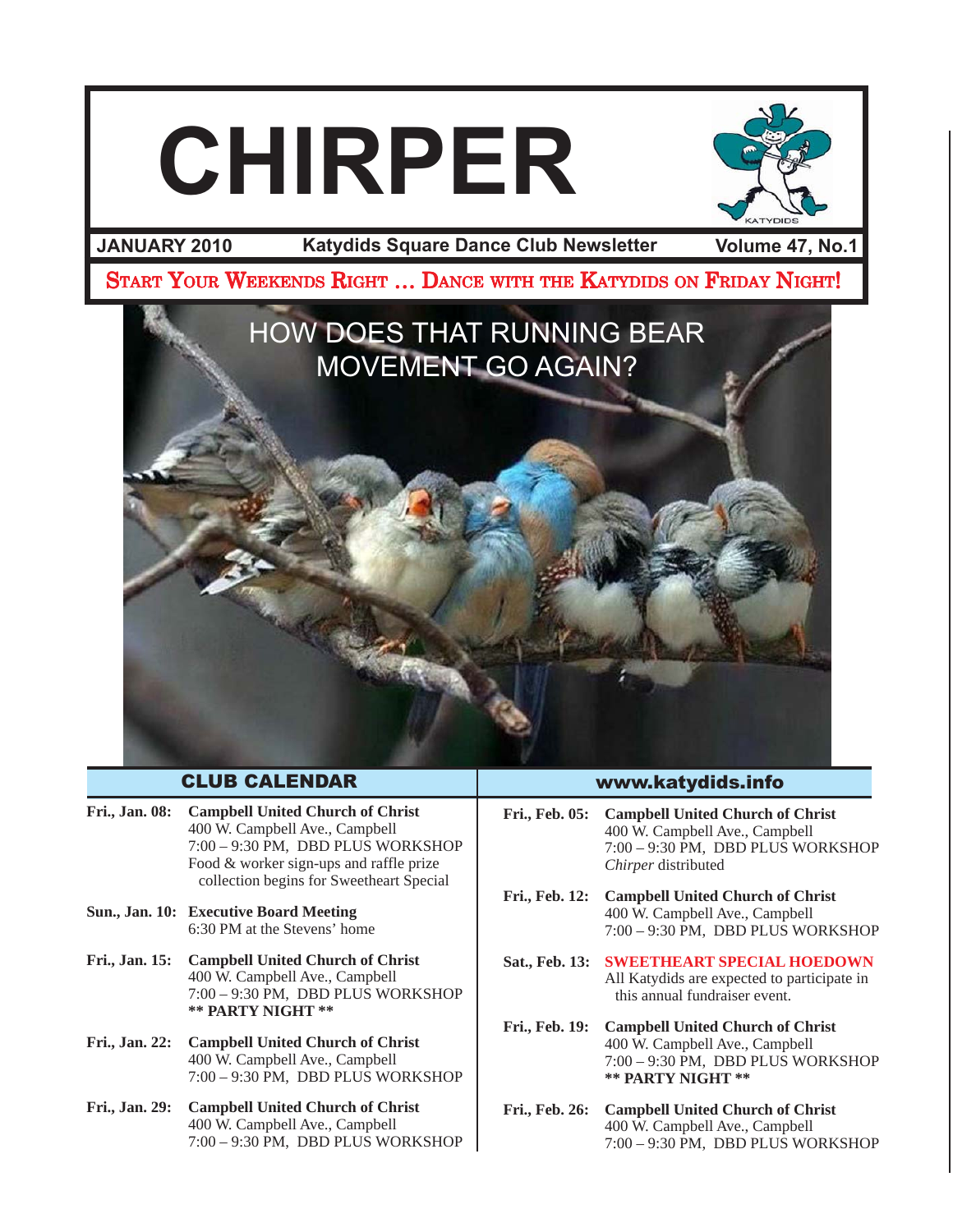# **Chirper**

# January 2010

# SQUARE HEAD ASSIGNMENTS and DUTIES

*co-Super Square Heads Lloyd (408-482-9320) & Carol (408-264-9606)*

> Jan. 08 ...... Ashmall / McManus Jan. 15 ...... Franger / Moore Jan. 22 ...... Grubb / Headman Jan. 29 ...... Kernan / Hosoda

Feb. 05 ..... Willey Feb. 12 ..... Shaney Feb. 19 ..... Wies / Howlett Feb. 26 ..... Hebson / Matolyak

Mar. 05 ..... Darknell Mar. 12 ..... Oros / Scharfen Mar. 19 ..... Angotti / Gaubatz Mar. 26 ..... Bennett

#### **Before the dance**:

- Notify the co-Super Square Head, Lloyd Darknell, 408-482-9320 of any needed change of duty assignment dates.
- Purchase and bring 6-8 lbs ice for the water cooler.
- On scheduled night, the designated Square Heads should arrive **by 6:30 PM.**
- Set up tables and chairs as needed. *Note: Chairs should be set up in a horseshoe shape with an opening at the back for access to food & drinks.*
- Make ice water.
- Start hot water for tea and coffee.

#### **During Club dance:**

- Welcome everyone at the sign-in table.
- Offer raffle tickets, 5 tickets for \$1.00.
- Have guests sign guest book and collect a \$4.00 donation per guest.
- Give guest names to President or Membership Chair for introduction during announcements.
- Divide the raffle proceeds  $-50\%$  to the Club, 50% to **one single "prize" cup.**
- Check that water and cups do not run out.
- If Treasurer is not present, pass monies collected to any Executive Board Member.

#### **After the dance –**

**• ALL MEMBERS:** *Clean up!!* Help pack up supplies and jugs and put into the Club Cupboard. *Remove non-recyclable trash accidentally tossed into the designated recycle bins.* Take the trash bags out to the dumpster located in the side parking lot.

NOTE: tables must go into closet FIRST (remember the Caller's table, too), then the chair "rack".

• Notify co-Super Square Head, Carol Headman, 408-264-9606 of any supplies that are needed.

## UPCOMING SQUARE DANCE EVENTS –– PLUS LEVEL ––

**Jan. 9: Running Bear Hoedown, Krazy Dazys** John Muir Middle School 7:30 – 8:00 PM; PreRounds: Sue & Phil Harris 8:00 – 10:30 PM; Caller: Eric Henerlau with **Jim Osborne** calling the Running Bear tip. **Jan. 15-17: Winter Festival** Salinas Valley Fairgrounds, King City Callers: Bob Baier, Jerry Story, Tony Oxendine, Bronc Wise, Jet Roberts Cuers: Radka & Steve Sandeman, Sharon & Casey Parker

After Party: Gary Carnes

### **Jan. 23: Swap Around the Clock, El Camino Reelers**

St. Andrews Methodist Church 4111 Alma St., Palo Alto 7:30 - 10:30 PM, Caller: Vic Ceder **Plus & A2** with Class level tips

## **Jan. 30: Presidents' Ball, SCVSDA/SCVCA Whing Ding**

John Muir Middle School 7:30 – 8:00 PM; PreRounds with Barbara-Lynn Smith 8:00 – 10:15 PM; Callers: Keith Ferguson, Robert Algea, Al Knoppe Bring snacks to share.

#### **Feb 27: Ghost Riders' Dance, Sunnyvale Singles** John Muir Middle School

7:00 – 8:00 PM; Cuer George Gardner 8:00 – 10:30 PM; Eric Henerlau with the Ghost Riders providing live music.

# **Mar. 5-7: Solvang Spring Fling**

Veteran's Memorial Bldg., Solvang Callers: Ken Bower, Buddy Weaver

#### **Mar. 19-21: Bakersfield Fiesta**

Kern County Fairgrounds, Bakersfield Callers: Vic Ceder, Eric Henerlau, John Reitmajer, Nasser Shukyr, Jerry Story Cuers: Mary Ann Callahan & Brian Wyatt, Ron & Mary Noble, Sharon & Casey Parker

# NEWER DANCER HOEDOWNS

*Be an angel – Support our newest dancers!!*

- - *September Class Leve*l - -

John Muir Middle School 7:30 – 9:45 PM

**Sat., Feb. 6, CPSD** Callers: **Jim Osborne** & Keith Ferguson

**Sat., Mar. 6, Spring Fling Hoedown, Sunnyvale Singles** Callers: Eric Henerlau & Rich Reel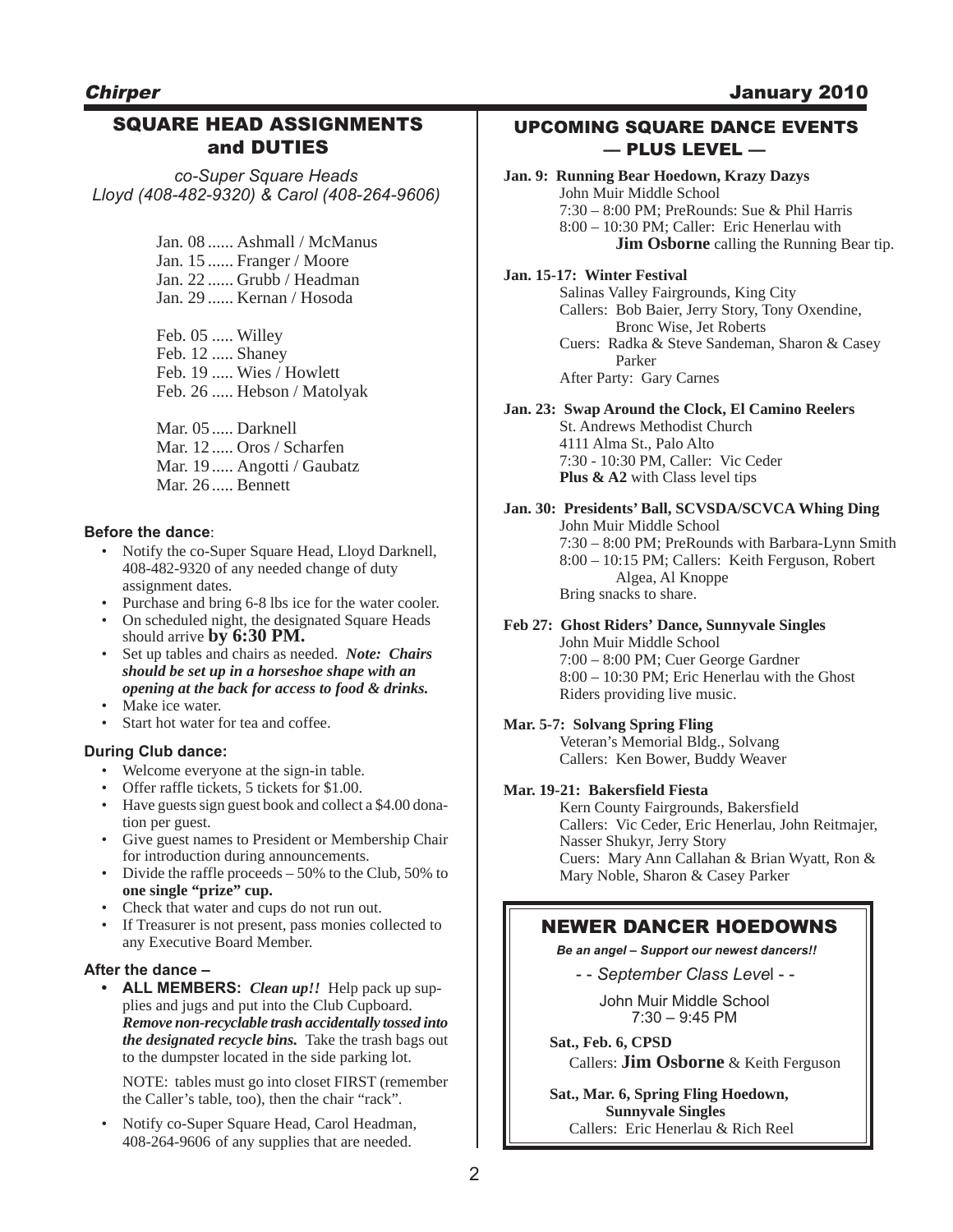# **From our friends, Curly & Willi Frey, in Stuttgart Germany**



We wish you a Merry Christmas and a Peaceful Happy New Year 2010

# **. . . . . . . . . . . . . .** Curly & Willi

WINTER BEGINNER'S CLASSES

## **MONDAYS:**

Bows and Beaus Instructor/Caller: Keith Ferguson Loyola Elementary School, Los Altos 7:30 – 9:30 PM Starts: Jan. 18th Free 1/18 & 1/25; then \$5 per night Adult singles or couples Contact: Rodger 408-253-9387

#### **TUESDAYS:**

Sunnyvale Singles Instructor/Caller: Rich Reel Murphy Park Community Ctr., Sunnyvale 7:00 – 8:30 PM Starts: Mar. 2 Free 3/2; then \$25 per month Contact: Joy 650-968-1432

#### **SATURDAYS:**

CPSD Camden Community Center Callers: John Caywood, Tork Clark, Gary Evans, Diana Hilliard 10:30 AM – 12:30 PM Starts: Jan. 16th Contact: John 408-274-3833 **Free!**

# THE PRESIDENT'S CORNER – –

Happy New Year to All!!

It has been a very busy holiday season and now after a brief respite, we will be coming back together just in time to gear up for our annual fundraiser, our Sweetheart Special (SHS) Hoedown. It is time to "step up to the plate" and sign up to 'chair' a committee, to bring food, do a job the night of the hoedown and, of course, start collecting prize items for our raffle. Oh, and don't forget we need to take flyers and sell the pre-sale ribbons at the other clubs we dance with and to hoedowns and festivals being held between now and Feb. 13. Contact **Bob Bennett**, SHS Chair, to volunteer NOW!

Our holiday party was terrific! The food was great, the calling most interesting & fun, and the Katydids and their friends are to be congratulated on their very generous donations to the Church's Food Pantry. Between the Club's treasury and individual contributions we were able to give the Pantry a whopping total of \$712! Way to go Katydids!!!

A couple of issues have arisen lately in regards to Square Head duty that I want to alert you to:

- 1. Be sure to check the duty assignment listing in the *Chirper* or on our Club website EACH month. Changes in assignments do occur.
- 2. If you cannot do your assigned date, please find someone to swap with and then NOTIFY **Lloyd Darknell**, Co-Super Square Head, of the change.

I am looking forward to getting some floor time in to counter some of the calories I've overeaten the past few weeks! Bet you are, too!!!

See you in a square soon!

# Stephanie

# HAPPY BIRTHDAY !

**. . . . . . . . . . . . . .**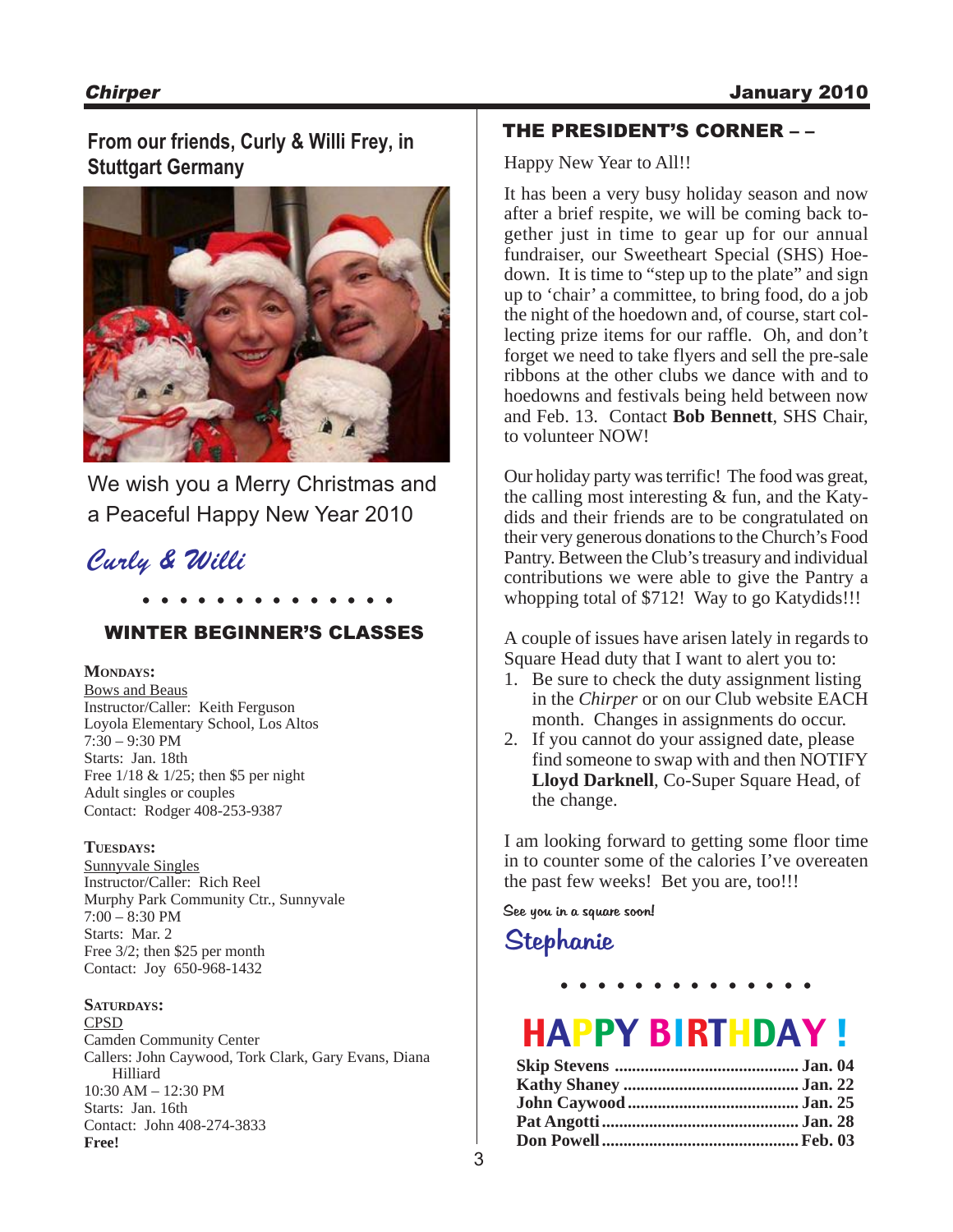# Sent: Tue, 27 Oct 2009 23:48:21 -0500 (CDT) Subject: Sharing Peanuts

A tour bus driver is driving with a bus load of seniors down a highway when he is tapped on his shoulder by a little old lady.

She offers him a handful of peanuts, which he gratefully munches up.

After about 15 minutes, she taps him on his shoulder again and she hands him another handful of peanuts.

She repeats this gesture about five more times.

When she is about to hand him another batch again he asks the little old lady, 'Why don't you eat the peanuts yourself?'.

'We can't chew them because we've no teeth', she replied.

The puzzled driver asks, 'Why do you buy them then?'

The old lady replied, 'We just love the chocolate around them.'

It pays to be careful around old people !

# **From the Kitchen of Pat Angotti – –**

# DUMP CAKE

Serves 12-16

Preheat oven to 350ºF

1 can (19 oz) crushed pineapple, including juice 1 can (19 oz) cherry pie filling 1 pkg (18.25 oz) yellow cake mix 1 c. coarsely chopped almonds 2/3 c. butter, cut into thin slices

- 1. Dump pineapple, including juice into 13 x 9" greased cake pan. Spread evenly.
- 2. Spoon pie filling evenly over top.
- 3. Sprinkle cake mix evenly over fruit.
- 4. Sprinkle nuts on top.
- 5. Put butter over nuts, covering as much as possible.
- 6. Bake at 350º for 45 to 55 minutes or until golden.
- 7. Serve warm or cool.

# BE AN ANGEL!! **Support the CPSD CLASS**

# Tuesdays, 6:30 – 8:45 PM Camden Community Center Caller: Roger Smith Cost: Angels are FREE!

 $\bullet$  $\bullet$ 

# **From the Kitchen of Pat Angotti – –** FUDGY PEANUT BUTTER CAKE

1 (18.25 oz) box chocolate fudge cake mix 2 eggs

1 1/2 c. plus 2/3 c. water, divided

1 (16 oz.) package chocolate fudge frosting mix

1 1/4 c. Smucker's Chunky Natural Peanut **Butter** 

Grease and flour 10" tube pan. In large bowl, blend cake mix, eggs and 1 1/2 c. water until moistened; mix as directed on cake package. Pour batter into pan.

In medium bowl, combine frosting mix, peanut butter and 2/3 cup water; blend until smooth. Spoon over batter in pan.

Bake in preheated 350ºF oven 35-45 minutes or until top springs back when tourched lightly in center. Cool upright in pan 1 hour; remove from pan. Cool completely

# DANCERS NEEDED! GREEN CALLER WORKSHOPS

Support Club Members **John Caywood, Tork Clark, & Teri Cosentino** as well as DBD Workshop attendee, Bob Steele as they practice their calling skills on the following Saturday mornings from 9:30 - 12:30PM at the Camden Community Center, Rm. 113: January 9, 16, 23, and 30. **FREE!!!**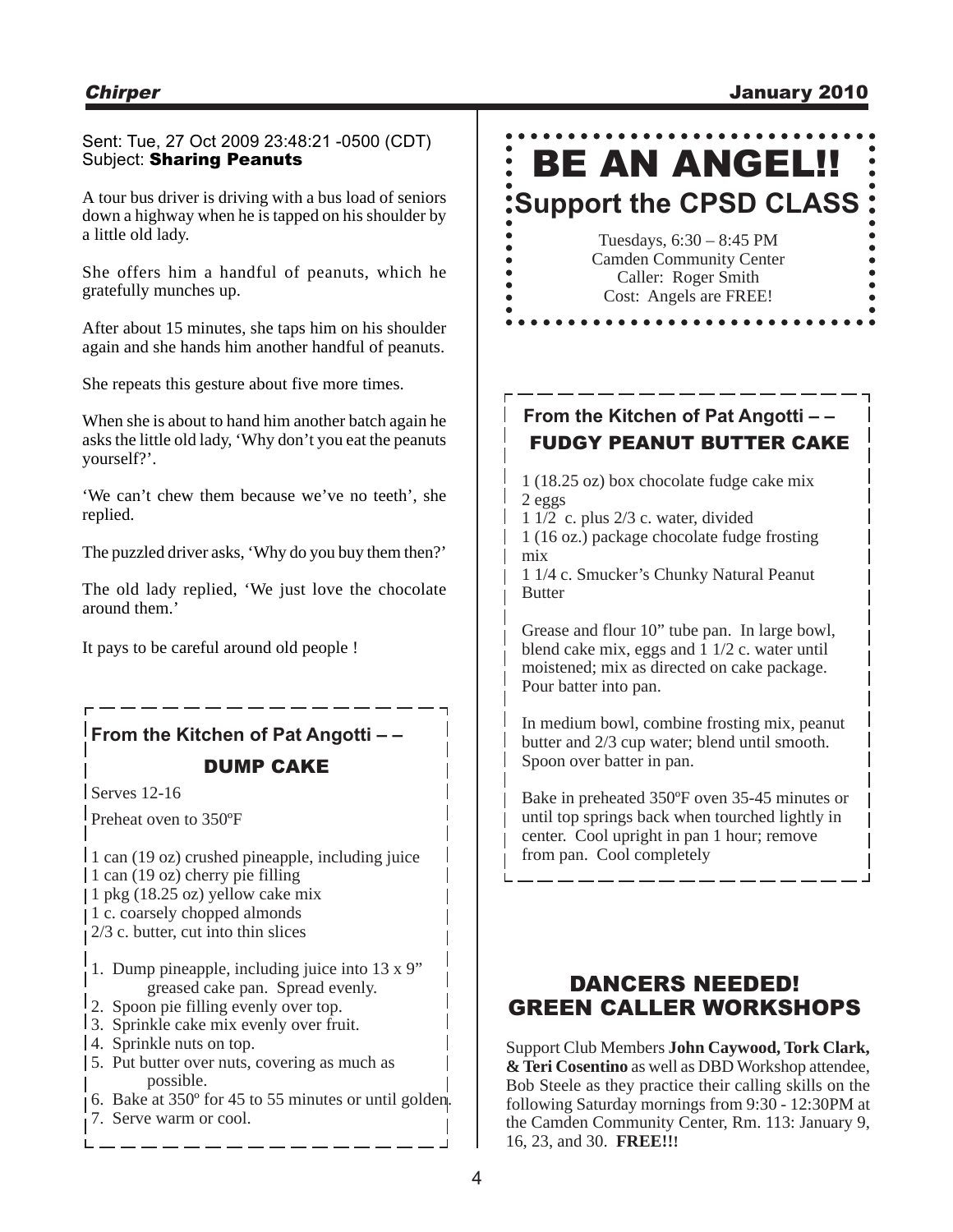# **Chirper** January 2010



5

Pat Angotti, Don Gaubatz, Jim Osborne Mary Howlett, Tillie Tillman Bob Bennett, Maxine Darknell, Don Powell